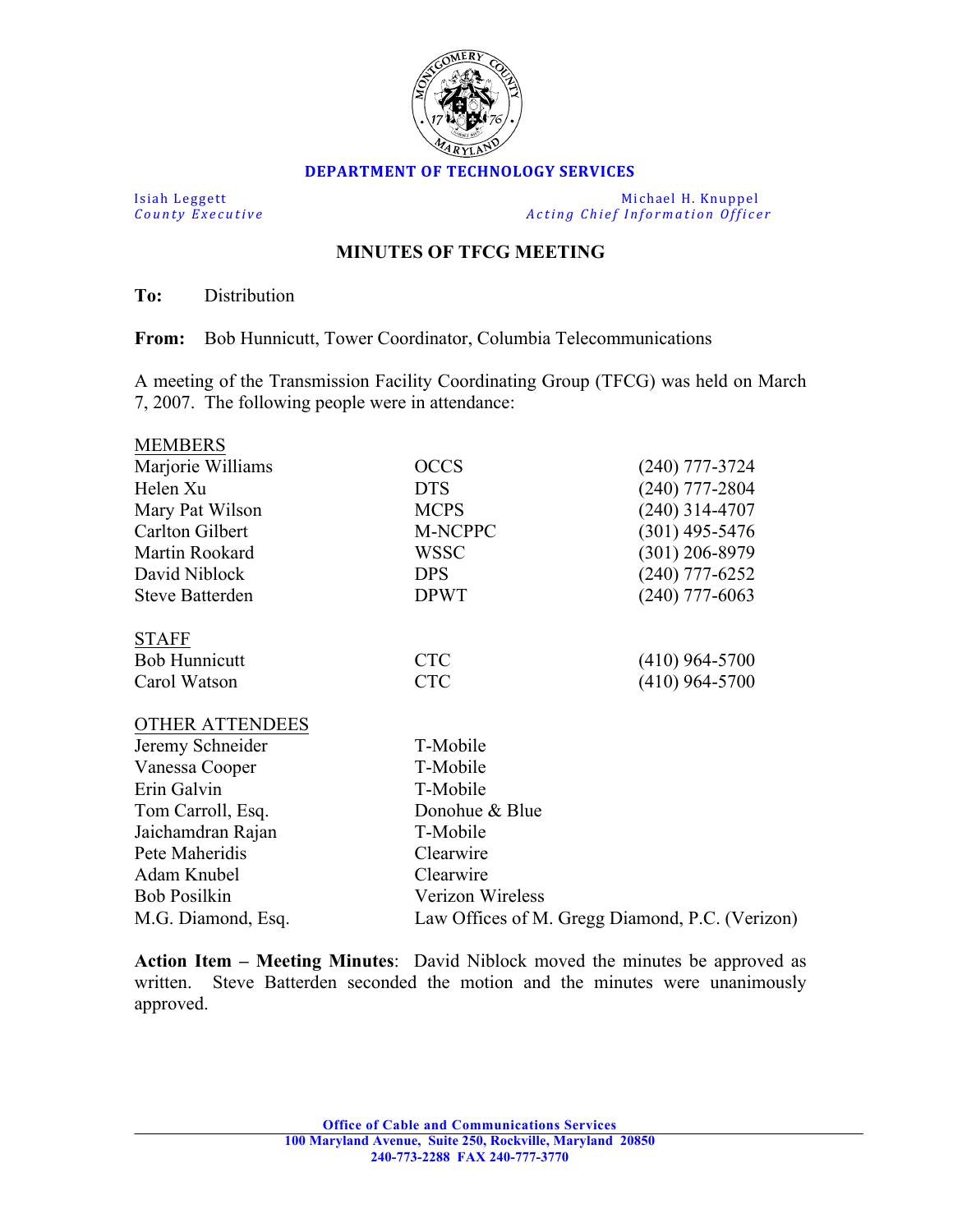Minutes of TFCG Meeting Held March 7, 2007 Page 2 of 9

## **Consent Applications:**

- 1. Sprint-Nextel application to replace six existing panel antennas with three 53" panel antennas at the 183' level and add six new 48" panel antennas at the 90' level on an existing 190' monopole on Gate of Heaven property located at 13801 Georgia Avenue in Silver Spring (Application #200701-06).
- 2. FiberTower application to attach one 13" dish antenna at the 65' level of an existing stub tower mounted on the roof of the Silver Spring VFD building located at 111 University Boulevard East in Silver Spring (Application #200702- 01).
- 3. Clearwire application to attach four 3' panel antennas and four 2' dish antennas to an existing 98' Pepco transmission tower #663-N located at 10999 Seven Hills Lane in Rockville (Application #200702-03).
- 4. Clearwire application to attach four 3' panel antennas at the 101' level and four 2' dish antennas at the 97' level on an existing 140' monopole on MDOT property located at I-270 & Montrose Road in Rockville (Application #200702-05).

**Motion:** Carlton Gilbert moved the consent agenda items be recommended. Steve Batterden seconded the motion and it was unanimously approved.

**Action Item:** Sprint-Nextel application to replace an existing 7' x 11' equipment cabinet with a new 8' x 13' equipment cabinet on the roof of an existing equipment building at the Colesville Center located at 49 Randolph Road in Silver Spring (Application #200608- 02).

Bob Hunnicutt noted that both this application and Agenda Item #7 on the agenda are subject to a Special Exception for this property. Mr. Hunnicutt explained that the Special Exception limited placement of equipment inside equipment shelters which were constructed at the site for that purpose. He explained that both of these applications proposed to place equipment cabinets on the roof of the existing equipment shelters which is also problematic because it would exceed the maximum height permitted for equipment shelters. Consequently, he did not recommend either of these applications. He noted that this site was controversial when it was first proposed because of community opposition to a monopole at this location. He stated that the original proposal approved by the Special Exception included up to three equipment shelters to be constructed at the base of the monopole. He said that there had been other applications reviewed by the TFCG for this location -- one of the most recent of which was a T-Mobile application. In that application T-Mobile initially proposed placing its equipment on top of the roof of the equipment shelter, but upon being made aware of the Special Exception conditions, had opted to place their equipment inside an existing shelter.

Pete Maheridis stated that for the Clearwire application (Agenda Item #7), since there was a 3' parapet wall along the top of the shelter and the Clearwire cabinet was so small, if it were placed on the roof of the shelter it would not be visible. Adam Knubel distributed copies of excerpts from the Special Exception and noted that in lieu of placing their small equipment cabinet on the roof, a third equipment shelter building would have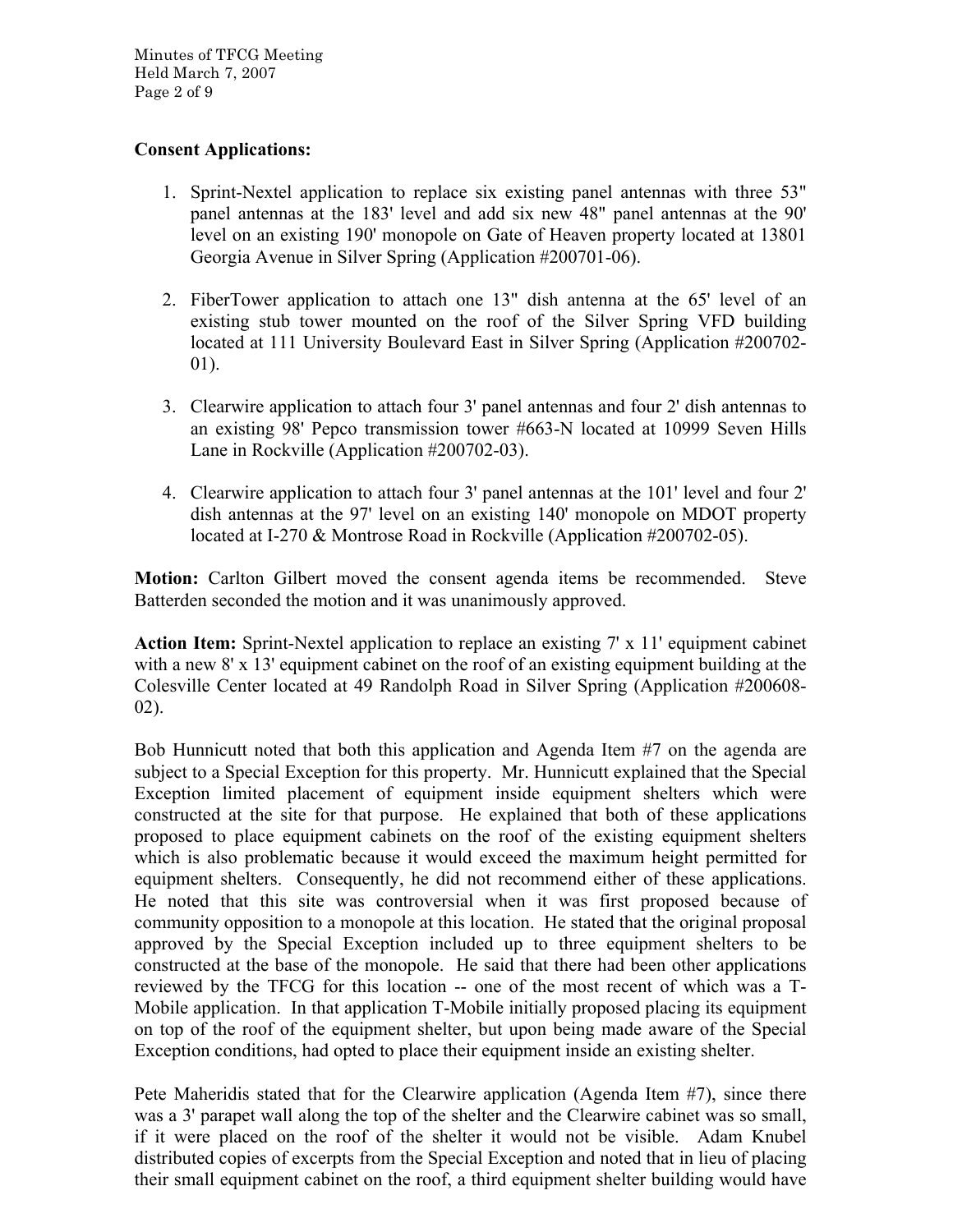to be constructed to accommodate Clearwire's equipment. He stated that the additional shelter would be more obtrusive at the site than the small equipment cabinet on the rooftop.

David Niblock noted that the Board of Appeals would like to see any changes to sitings contemplated at locations where a Special Exception had been granted; therefore he did not believe that the TFCG could recommend these applications without noting that a modification to the Special Exception would be required.

Marjorie Williams noted that the Sprint-Nextel application would put a larger equipment shelter on the rooftop than what Clearwire proposes.

**Motion:** David Niblock moved that the application be put on hold until a modification to this Special Exception was approved. Martin Rookard seconded the motion and it was unanimously approved.

**Action Item:** Clearwire application to attach four 3' antennas at the 99' level and four 2' microwave dish antennas at the 92' level on an existing 150' monopole at the Colesville Center located at 49 Randolph Road in Silver Spring (Application #200611-15).

David Niblock stated that for this small equipment cabinet proposed by Clearwire, if this were to be placed on the roof behind the parapet, DPS would view this attachment as similar to the way they consider an application to place antennas out of sight inside a church steeple where the church may not meet the height requirement in the Code. He stated that in cases where the cabinets or antennas cannot be seen, DPS would typically issue the building permit.

Marjorie Williams said that she agreed that if there was no visual impact of the facility, the TFCG may consider recommending this application.

Carlton Gilbert stated that, at a minimum, Clearwire should check with the Board of Appeals to obtain their opinion of whether the small cabinet on the rooftop would be permitted by the Special Exception without requiring a modification.

Mr. Niblock agreed that it would be appropriate for Clearwire to check with the Board of Appeals before DPS issued a permit. He added that since the DPS inspectors perform the inspection for compliance with Special Exceptions for the Board of Appeals, if they did not see the cabinet, they would usually not cite any violation to the Special Exception. He said that he could check to see that Clearwire had obtained approval from the Board of Appeals prior to issuing the permit, if that was a condition of the TFCG recommendation.

**Motion:** Carlton Gilbert moved the application be recommended conditioned on Clearwire notifying the Board of Appeals of the placement of the small equipment cabinet on the rooftop and obtaining their agreement that it would be permitted. Steve Batterden seconded the motion and it was unanimously approved.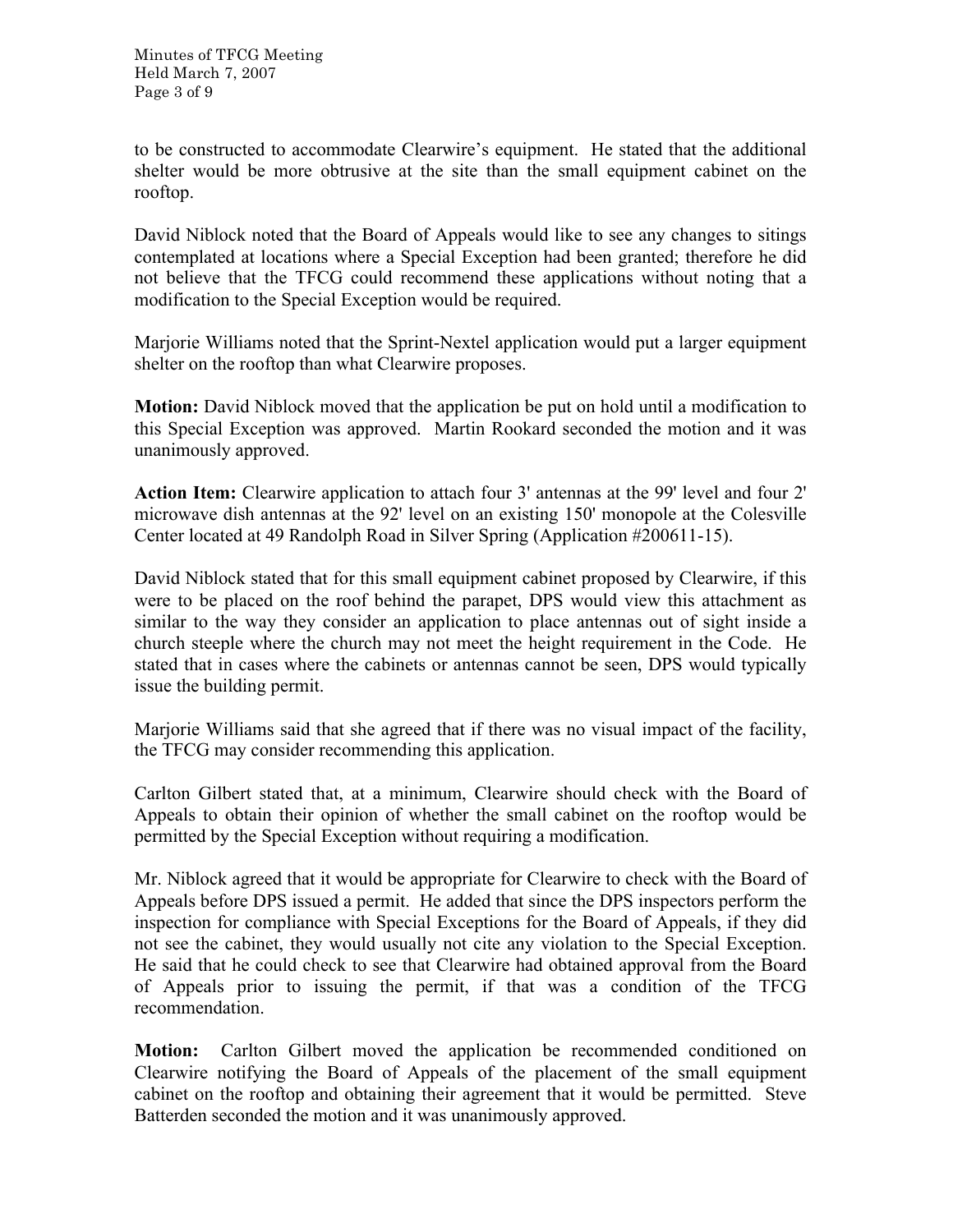Minutes of TFCG Meeting Held March 7, 2007 Page 4 of 9

**Action Item:** Clearwire application to attach four 3' antennas at the 120' level and four 2' microwave dish antennas at the 116' level on the existing 120' monopole on the Baptist Home property located at 6301 Greentree Road in Bethesda (Application #200609-03).

Carol Watson summarized the application noting that AT&T's antennas were reported by Clearwire to be removed from the structure but she was not sure if that had been done. She added that the proposed 11' x 13' equipment area would require use of additional ground space not currently permitted by the Special Exception. Consequently, the Tower Coordinator's recommendation is conditioned on obtaining a modification to the Special Exception to permit use of the additional ground space. She noted that since this monopole appears to be at capacity, the recommendation is also conditioned on submission of a structural analysis concluding that the attachment could be safely made to the monopole.

David Niblock asked if Clearwire had checked with the Board of Appeals regarding the additional ground space. Pete Maheridis said they had not done contacted the Board regarding the space, but they had ordered a structural analysis for this site. He said he thought that the structural analysis would not find any problem with the addition of antennas and cables on the monopole because the equipment Clearwire intended to install was smaller and fewer in number than the existing AT&T antennas to be removed from the structure.

Martin Rookard moved the application be recommended as conditioned by the Tower Coordinator. There was no second and the motion failed.

Mr. Niblock asked if the AT&T equipment shelter was going to be removed or vacated, and suggested that might clear a place for Clearwire's equipment without the need for using additional ground space at this site. Steven Batterden added that when a similar change occurred at Fire Station #31, the AT&T equipment shelter had been vacated and abandoned at the site. He thought that this may be the case for this location as well.

Pete Maheridis asked if the group would recommend the application conditioned on determination of whether or not the existing equipment shelter could be used for Clearwire's equipment.

Mary Pat Wilson asked how the group would know that option had been investigated. Bob Hunnicutt suggested David Niblock could make sure that had been addressed at the time DPS considered issuing the building permit.

**Motion:** Martin Rookard amended his motion to state that the application be recommended conditioned on Clearwire: 1) determining whether they could use AT&T's equipment cabinet, equipment shelter, or ground space where the shelter is located or, 2) obtaining a modification to the Special Exception to permit the use of additional ground space, and 3) providing a copy of a structural analysis to Permitting Services and a copy to the Tower Coordinator that verifies the structure can safely accommodate Clearwire's equipment. Carlton Gilbert seconded the motion and it was unanimously approved.

**Action Item:** Clearwire application to attach four 3' antennas at the 79' level and four 2' microwave dish antennas at the 75' level on the existing 69' self-supporting lattice tower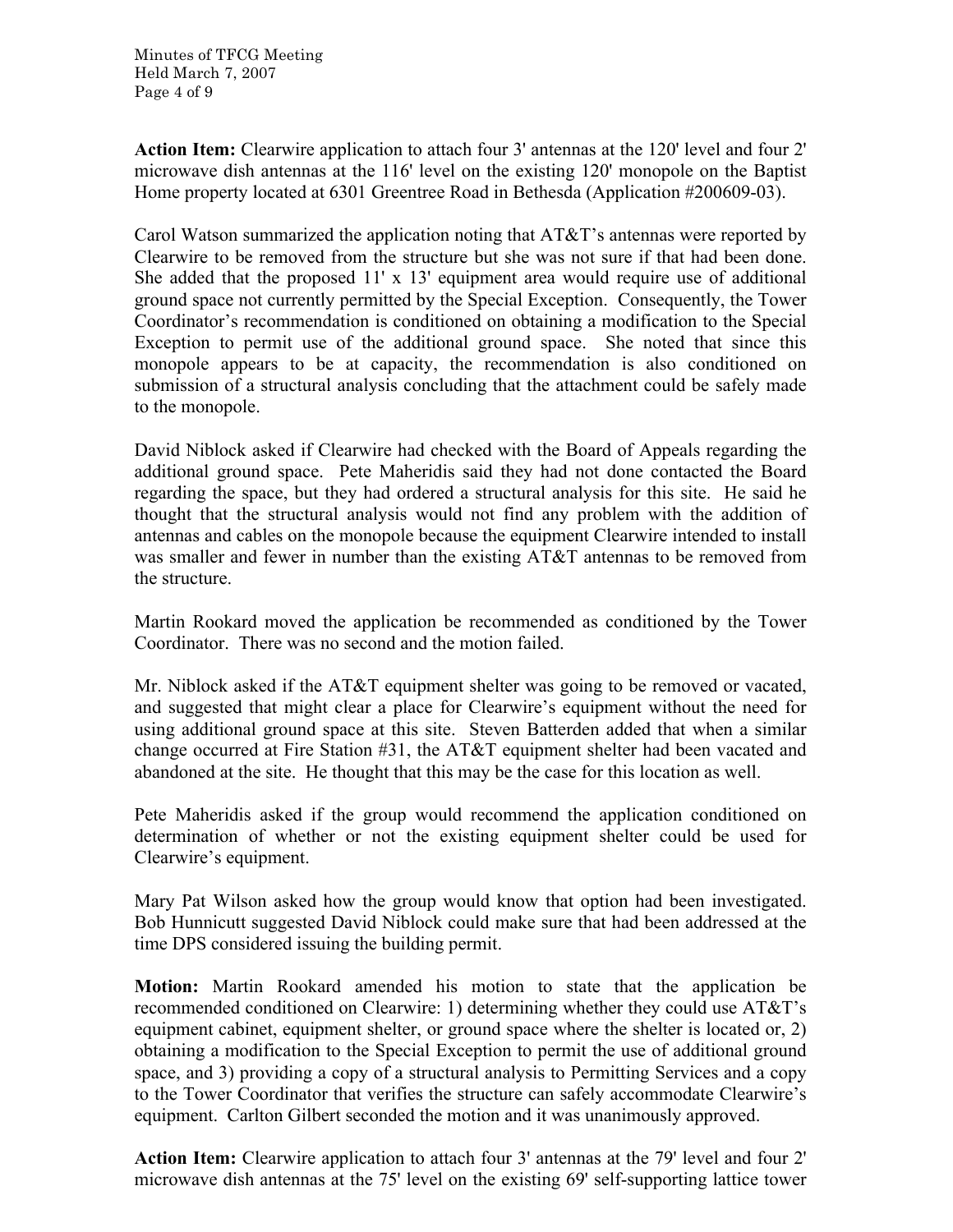Minutes of TFCG Meeting Held March 7, 2007 Page 5 of 9

on CSX property located at 2701 Forest Glen Road in Kensington (Application #200701- 09).

Carol Watson summarized the application noting that at this facility AT&T antennas had been removed from the support structure making room for the Clearwire antennas. However, she noted that because this is a very old tower and it appears to be questionable as to whether it could support the Clearwire panel and dish antennas, the Tower Coordinator's recommendation is conditioned on obtaining a copy of a structural analysis stating that the attachment could be safely made.

**Motion:** Steven Batterden moved the application be recommended as conditioned by the Tower Coordinator. Carlton Gilbert seconded the motion and it was unanimously approved.

**Action Item:** T-Mobile application to attach nine 59" antennas on a raised platform at the 41' level on the roof of the 31' Extra Space Storage building located at 10839 Georgia Avenue in Silver Spring (Application #200702-06).

Carol Watson summarized the application noting this was a third proposal by T-Mobile to site antennas in this vicinity. Both of the previous applications had been withdrawn by T-Mobile in lieu of this site. She noted that since the equipment cabinets and the polemounted antennas would be highly visible atop this short building, the Tower Coordinator's recommendation was conditioned on T-Mobile screening the equipment area. She noted that they had asked T-Mobile if they would consider that option, but T-Mobile reported they would not.

Marjorie Williams noted that it was a short building and she thought that since it was so low, the equipment would be quite visible and asked about the surrounding area of the site.

Erin Galvin stated the surrounding area is primarily used for commercial purposes except for an apartment building which is across the street.

Martin Rookard asked how far the antennas would be from the view along Georgia Avenue. Ms. Galvin replied that the building was approximately 23' from the Georgia Avenue side of the building. Mr. Rookard asked if there are other spots on the roof where the antennas could be placed to be less visible. Ms. Galvin stated that because most of the roof was just corrugated metal, they needed to place the antennas in a location where the roof could support the equipment cabinets; consequently, this limited options for other locations on the roof.

David Niblock asked if the apartments were directly across the street from the site. Ms. Watson replied that the three-to-four story apartment building is directly across the street from the storage facility, and she distributed photos of the site.

Ms. Williams noted that there other structures on the rooftop and asked how much higher the equipment cabinets and antennas would be than those structures. Group discussion noted that it appeared as though it would be approximately twice as high as the structures that were already on the roof. Tom Carroll stated he thought the site as proposed should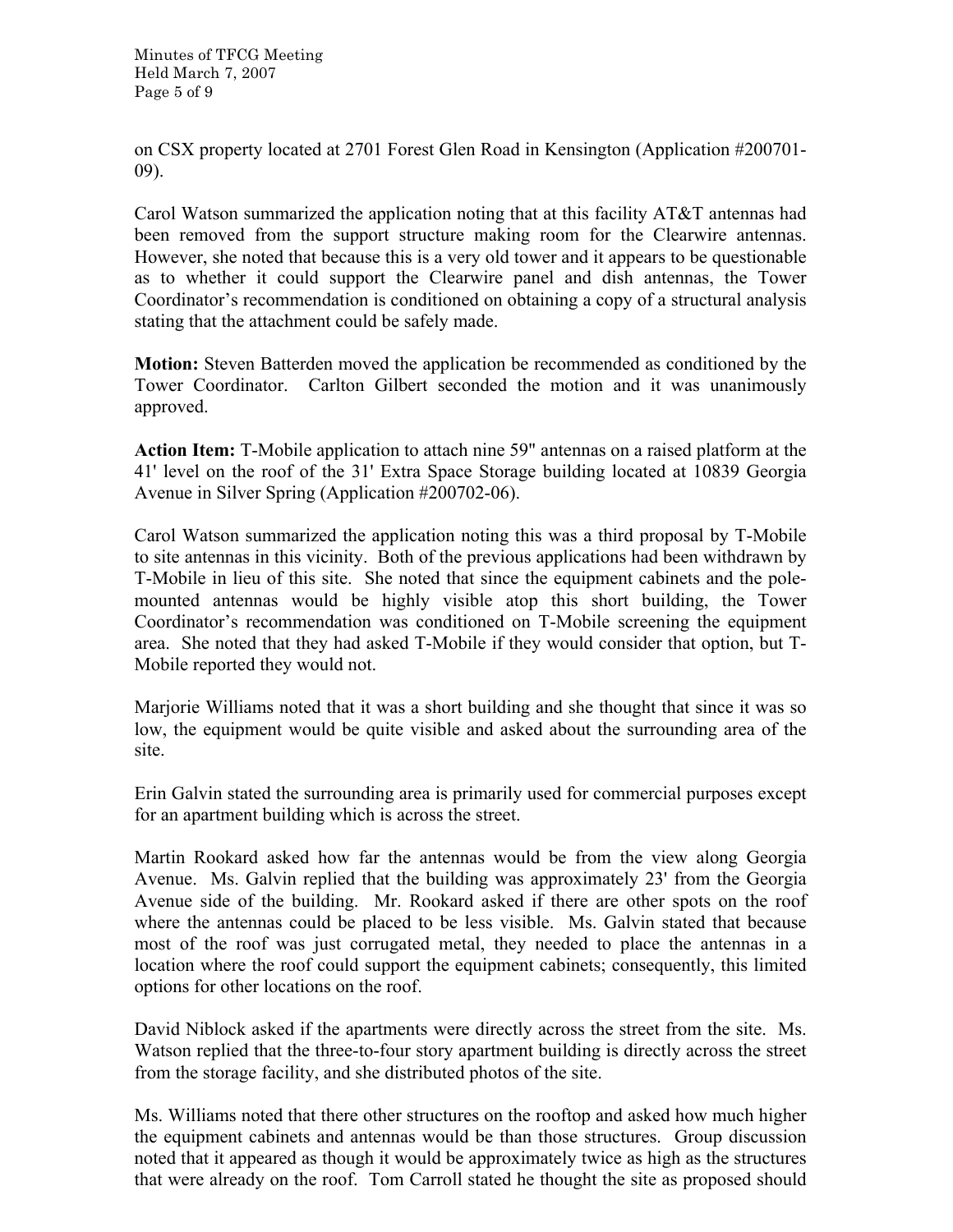be acceptable without screening since it is a commercial building, there is no requirement in the code for screening, the intent of the Tower Ordinance is to encourage collocation, and the antennas and equipment are a good distance from the roadway. Bob Hunnicutt agreed that there is no requirement in the code to screen the antennas, but since the group had raised concerns about similar sitings on low buildings in the past, they thought it was appropriate to condition the recommendation on screening for this application as well. There was a question as to whether the antennas would be painted to match the other equipment on the roof. Mr. Hunnicutt stated that the applicant had agreed to paint the antennas to make them better blend in with the surrounding.

**Motion:** Martin Rookard moved the application be conditioned on painting the antennas the color of the building. Carlton Gilbert seconded the motion and it was unanimously approved

**Action Item:** Verizon Wireless application to construct a new 80' monopole and attach six 47" antennas at the 80' level. The monopole will be located on the Wesley Grove Church property located at 23640 Woodfield Road in Gaithersburg (Application #200609-11).

Bob Hunnicutt reminded the group that this application had been reviewed by the TFCG in October at which time the group asked Verizon to work with the property owner to place the monopole on the property to meet set-back requirements, to consider lowering the height of the structure, and to disguise the monopole as a tree design to better fit in with the surroundings. Mr. Hunnicutt reported that Verizon has addressed all of the items previously raised by the TFCG: they worked with the property owner to place the monopole on the property to meet setback requirements, they agreed to disguise the monopole as a tree, and they lowered the height of the structure. Consequently, the Tower Coordinator now recommended this application.

Marjorie Williams commended the Verizon representatives for their cooperation with the interests of the TFCG.

**Motion:** David Niblock moved the application be recommended. Martin Rookard seconded the motion and it was approved with Carlton Gilbert abstaining.

**Action Item:** T-Mobile application to construct a new 120' monopole and attach nine 53" panel antennas at the 118' level. The monopole will be located on the West Hillandale Swim Club property located at 915 Schindler Drive in Silver Spring (Application #200610-10).

Carol Watson summarized the application noting that the Tower Coordinator had asked T-Mobile if they would consider disguising the monopole as a tree. T-Mobile replied that they would consider that option if they were asked to do so during the Special Exception process. Ms. Watson summarized the review of the RF analysis noting that when asked why the coverage objective could not be met with antennas at the 80' level, T-Mobile had conducted a drive test and provided those results to the Tower Coordinator. She said that based on her review of the drive test results and the RF maps provided, it appeared that the 120' height of the structure may be needed to meet T-Mobile's coverage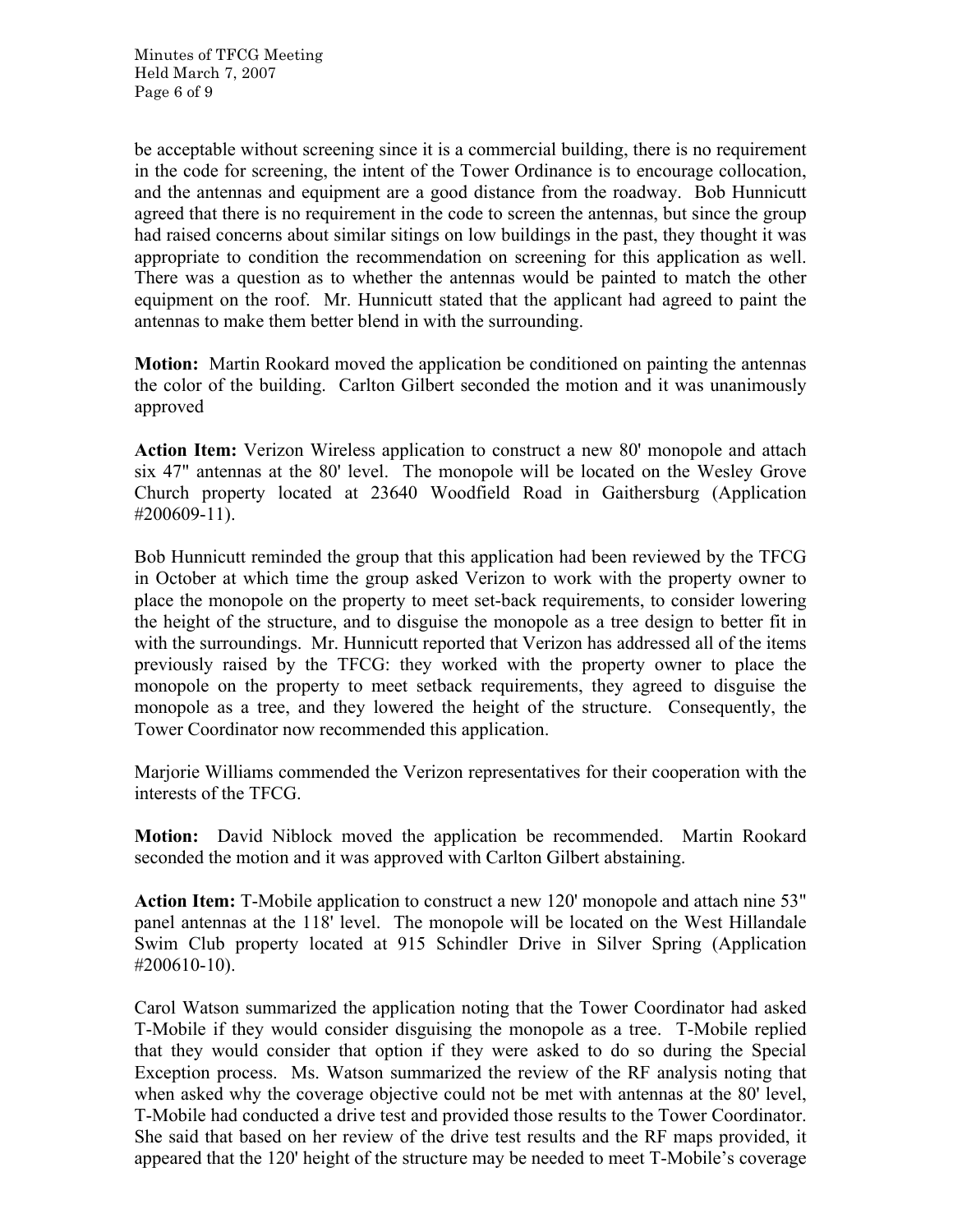needs for this site. However, the Tower Coordinator does not recommend this application because it does not meet setback requirements.

Martin Rookard asked what the distance was from the property line. Ms. Watson stated that the 120' monopole was proposed to be placed only 62' from the side-lot line. Mr. Rookard said he thought that since the site was next to a school and there appeared to be a line of trees between the school and the site, he did not think there would be a problem with not meeting the setback.

Ms. Watson said that T-Mobile had noted in their application that they would request a reduction of the setback during the Special Exception process. Tom Carroll distributed copies of §59-G-2.58 of the Zoning Code noting that the Board of Appeals has the authority to reduce the setback requirements. Bob Hunnicutt added that the reduction would be based on certain conditions also in the Code and read the applicable section from the handout.

Mr. Rookard said he thought that the placement of this monopole at this location on the property was better as far as minimizing the visual impact of the facility in the community.

In response to a question regarding whether or not the nearby residents had been advised of this proposal, Mary Pat Wilson said that she had advised the School Principal about the proposal. The T-Mobile representative stated that T-Mobile had not done any community notice, but said that would be taken care of at the time of the Special Exception review.

David Niblock recommended the application be tabled until the Special Exception had been approved. Mr. Rookard said he thought that would not be appropriate since the Board of Appeals needs a determination from the Tower Group as part of their review of the Special Exception. Carlton Gilbert said he agreed with Mr. Rookard. Mr. Niblock stated he did not think it is in the interest of the TFCG to recommend applications that do not meet Code requirements. Mr. Hunnicutt stated that in the past the TFCG had made recommendations for some monopole sitings that required a Special Exception and conditioned them on obtaining approval for a reduction in the setback. He noted, however, that in recent times applicants have been submitting applications for new structures, many of which required one or more variances from the Code requirements. He said that his understanding from the TFCG now is that if the application does not meet Code requirements, the group was not inclined to recommend the application. He reminded the group that as they had been advised by Cliff Royalty in the past, they can recommend, not recommend, or recommend with conditions. He stated that if the group continues to recommend applications that do not meet Code standards, the standards eventually become meaningless.

Mr. Rookard said that if the reason for the setback is to create a fall zone, since there was a large piece of property next to this site, there would be no harm. Mary Pat Wilson disagreed with Mr. Rookard, and noted that this was school property that is used by children, and that there is a pathway along the boundary between the two properties where children walk.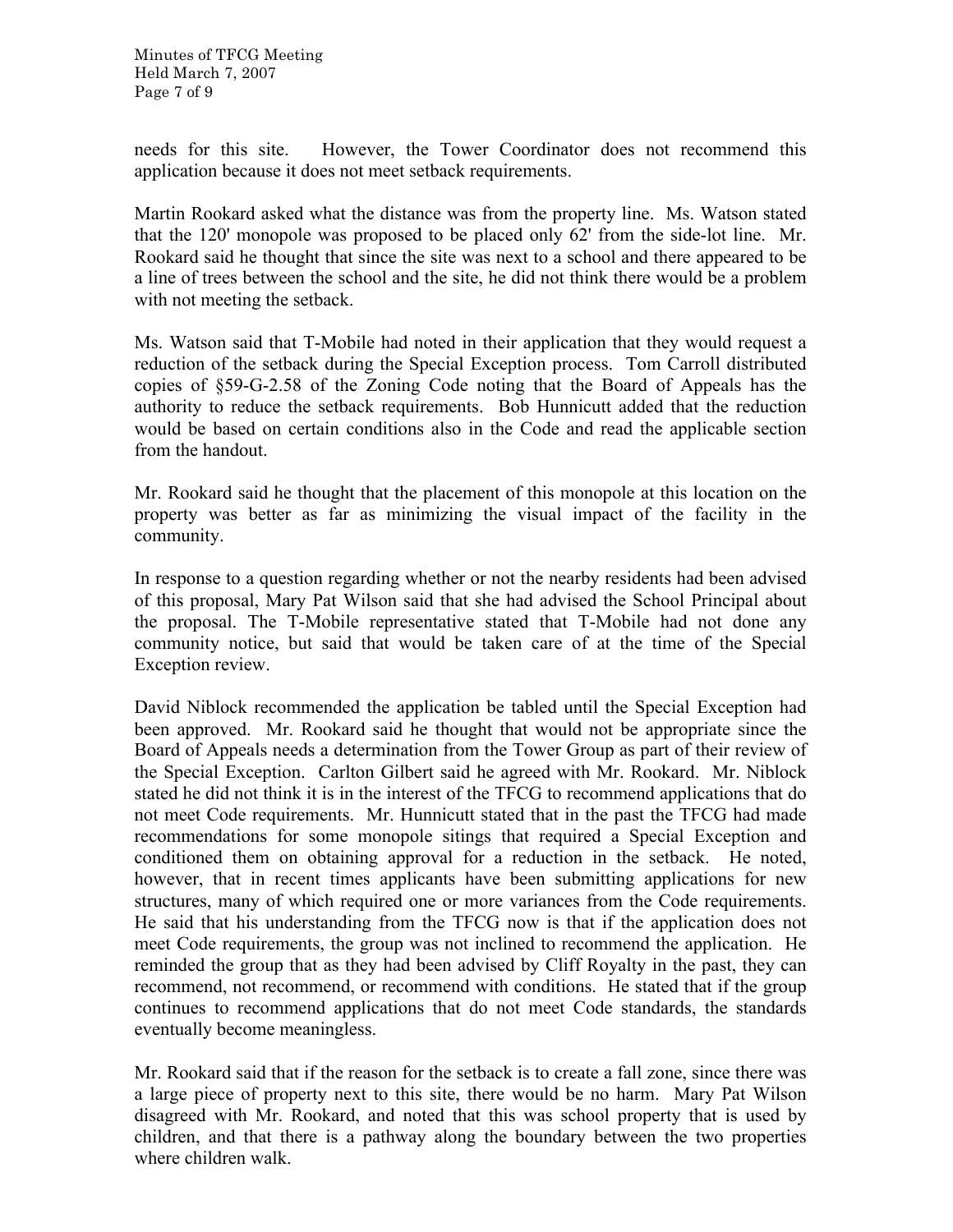Mr. Niblock added that there are other reasons in the Code for setbacks other than a fall zone, and to ignore setback is not in the interest of the TFCG.

Mr. Carroll noted that since the Schools accept monopoles on their own property at other locations, it should not be a concern of the group in this case, and argued that the location of this monopole is better than elsewhere on the property. Mr. Hunnicutt noted that based on the site plan, it appeared that if the monopole was placed elsewhere on the property to meet setback, then it would not meet the requirement to be 300' from the nearest dwelling.

Ms. Wilson commented that she believed it is not within the authority of the TFCG to recommend an application that does not meet setback, as that is the authority of the Board of Appeals. She said she thought the TFCG should review the applications according to the Code requirements.

**Motion:** David Niblock moved to not recommend the application, noting on the Record of Action form that the reason for this action was based only on the fact that the structure did not meet setback requirements. Helen Xu seconded the motion and it was approved with four voting in favor of the motion, Martin Rookard against, and Mary Pat Wilson abstaining.

**Action Item:** T-Mobile application to construct a new 100' monopole and install nine 59"antennas at the 97' level of the monopole on Spencerville Methodist Church property located at 2100 Spencerville Road in Spencerville (Application #200702-07).

Carol Watson summarized the application noting that this site is near residential areas from which the monopole and equipment area will be visible. She said she had asked T-Mobile if a stealth design had been considered for this site. She said T-Mobile replied that if the Board of Appeals, Park and Planning Commission, or residents asked for a stealth design during the Special Exception process they would consider it. Ms. Watson added that based on her review of the RF maps, it appeared as though the 100' elevation of the antennas may be necessary to meet T-Mobile's coverage objective.

Marjorie Williams asked about potential use of the steeple on the church. Ms. Watson explained that she had also asked about use of the steeple but T-Mobile replied that the steeple was not structurally capable of supporting the antennas.

**Motion:** David Niblock moved the application be recommended conditioned on T-Mobile obtaining approval from the Board of Appeals for a Special Exception for the structure. Steve Batterden seconded the motion and it was approved with Carlton Gilbert abstaining.

**Discussion Item – Next Meeting:** The next meeting of the TFCG is scheduled for Wednesday, April 4, 2007 at 2 p.m. in the second floor conference room #225 of the COB.